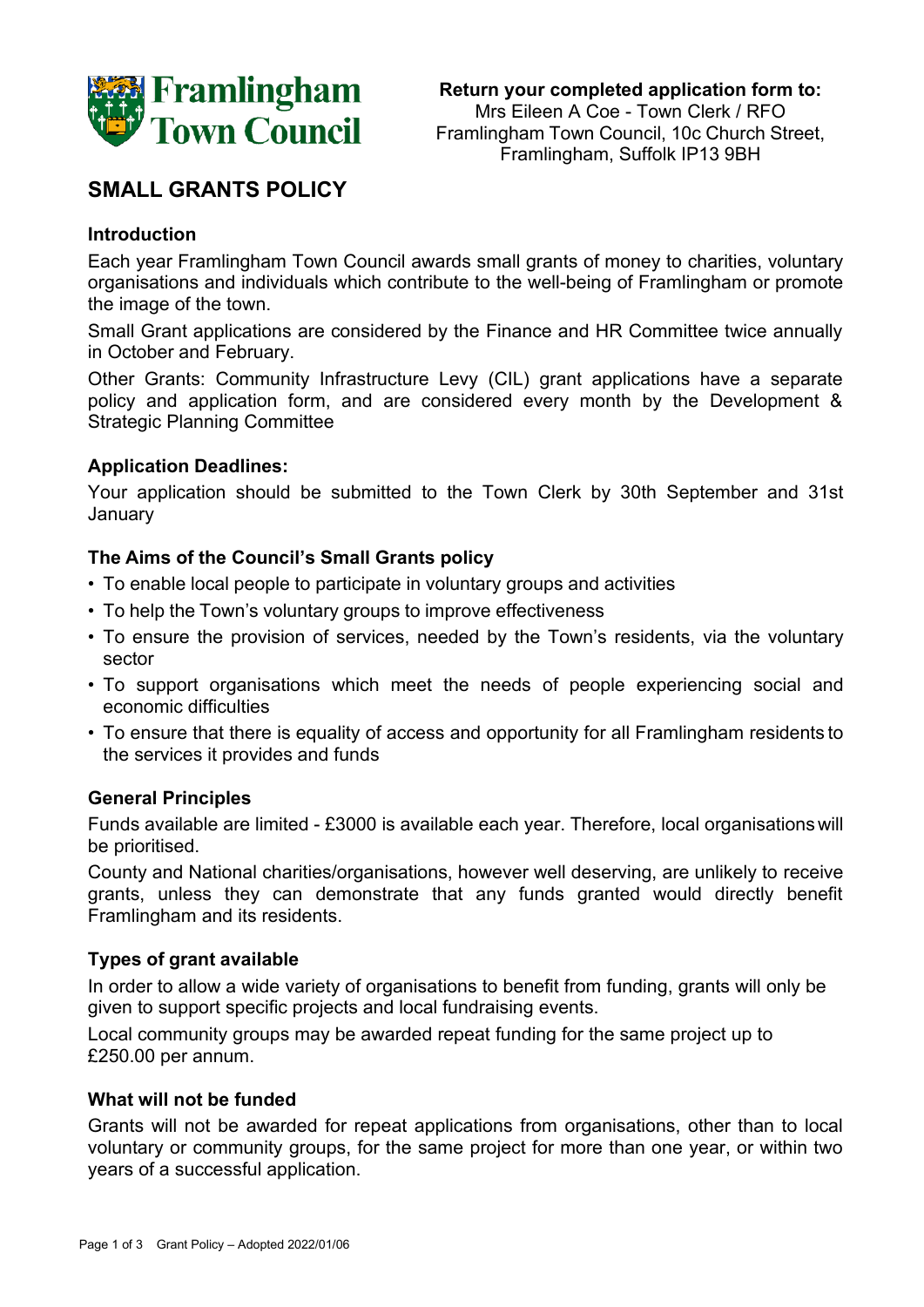Grants will not be awarded to routine running costs.

# **Eligibility - who can apply?**

- Voluntary, not-for-profit, charitable or community groups based, or operating within, the Framlingham Parish
- Who have a constitution or set or rules or equivalent
- Who have a bank or building society account
- Who have independently approved annual accounts
- Who directly benefit the well-being of the Framlingham people or its environment

The Town Council defines a voluntary group as a non-profit making organisation, set up and run by a voluntary, unpaid management committee.

# **Who cannot apply?**

- Individuals
- Organisations involved in party political activities
- Companies who aim to make a profit
- Statutory bodies
- Religious groups
- Bodies to pass on grant funding to others

# **Details required with the application:**

- An outline of the purpose of the grant with details on how the grant will be used
- Likely number of beneficiaries and their age profiles
- The status or type of your organisation or group
- Principal aims and activities of your organisation or group
- Number of volunteers and the number of paid workers
- Estimated **total** cost of the project, together with costs for the purchase of any equipment (net of VAT), and details of any other expenses regardless of whether this is covered by the grant
- The amount of grant requested from the Town Council
- If applicable, an indication of how the remainder of the cost of the project will be funded, and a list or any other grants applied for

# **Supporting information and documents required**

- The most recent copy of your approved accounts.
- Your organisations constitution or set of rules, or annual report, if applicable.

# **Grants will be assessed using the following criteria:**

- If you have received a grant before
- How your group is set up and managed
- The financial need for funding
- What need/demand there is for your project
- Support and involvement for the wider community
- If your project provides value for money for the residents of Framlingham